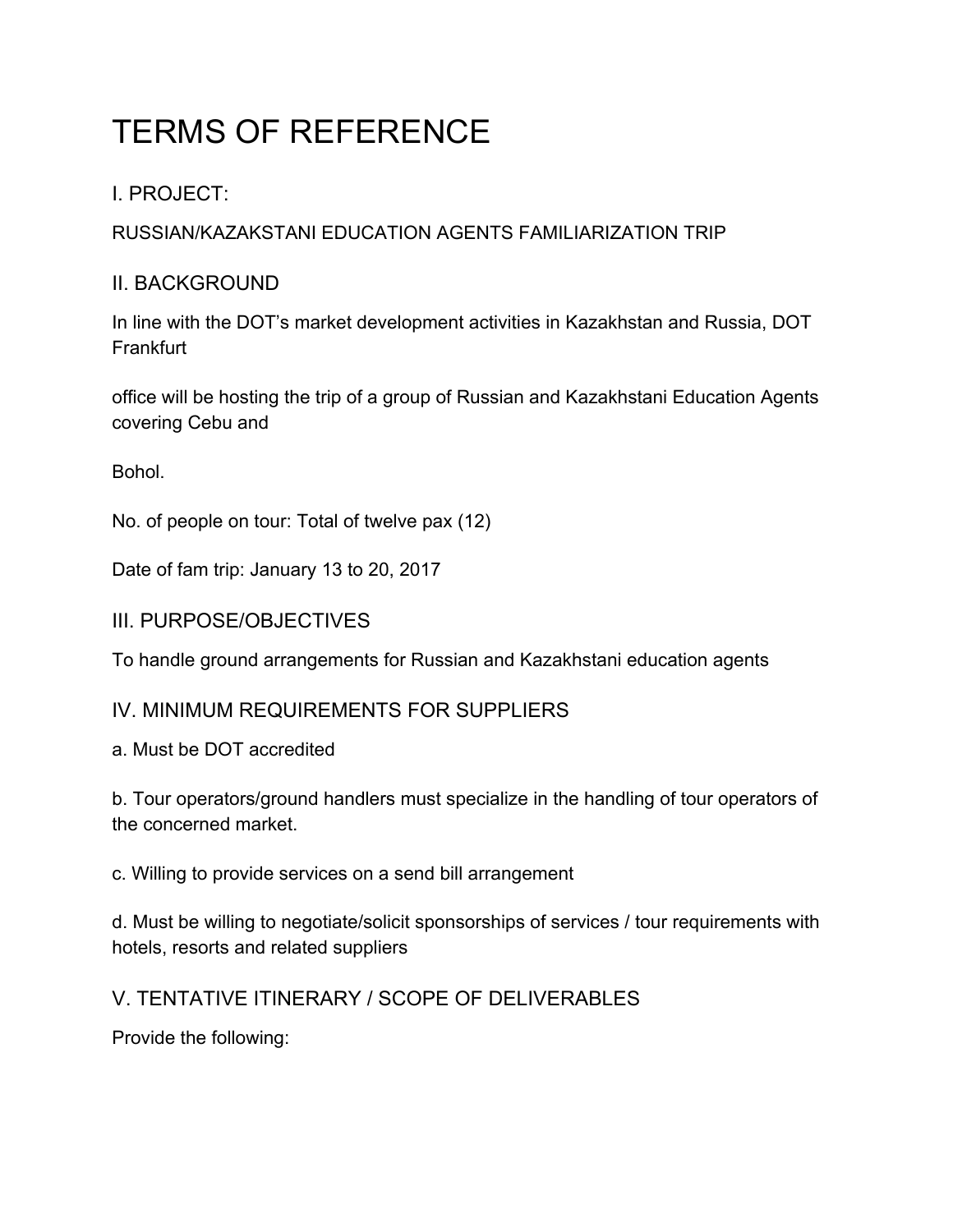a. Hotel accommodation that is market appropriate in 4-5 Star Hotels/Resorts or its equivalent in the various destinations as indicated in the attached itinerary

Six (8) single rooms

Two (2) double rooms

- b. Guided tours for 12 pax
- c. Meals
- d. Transportation (Land Air and Water)

#### **International Air transport for 8 pax**

1) Arrive January 13, 2017 and Depart January 20, 2017

Almaty-Incheon-Cebu and vv for eight (6) pax

- 2) Moscow-Doha-Singapore (QR0234 + QR 0942) one (1) pax
- Depart Moscow January 10, 2017
- Singapore Cebu (Air Asia Zest 7237)
- Depart Singapore January 13, 2017
- Cebu Singapore (Air Asia 7236)
- Depart Cebu January 20, 2017
- Singapore Doha- Moscow (QR0945 + QR0233)
- Depart Singapore January 21, 2017
- 3) Moscow Hongkong (Aeroflot SU 212) for one (1) pax
- Depart Moscow Hongkong January 11, 2017 arrive January 12, 2017
- Depart Hongkong Cebu (5J 241) January 14, 2017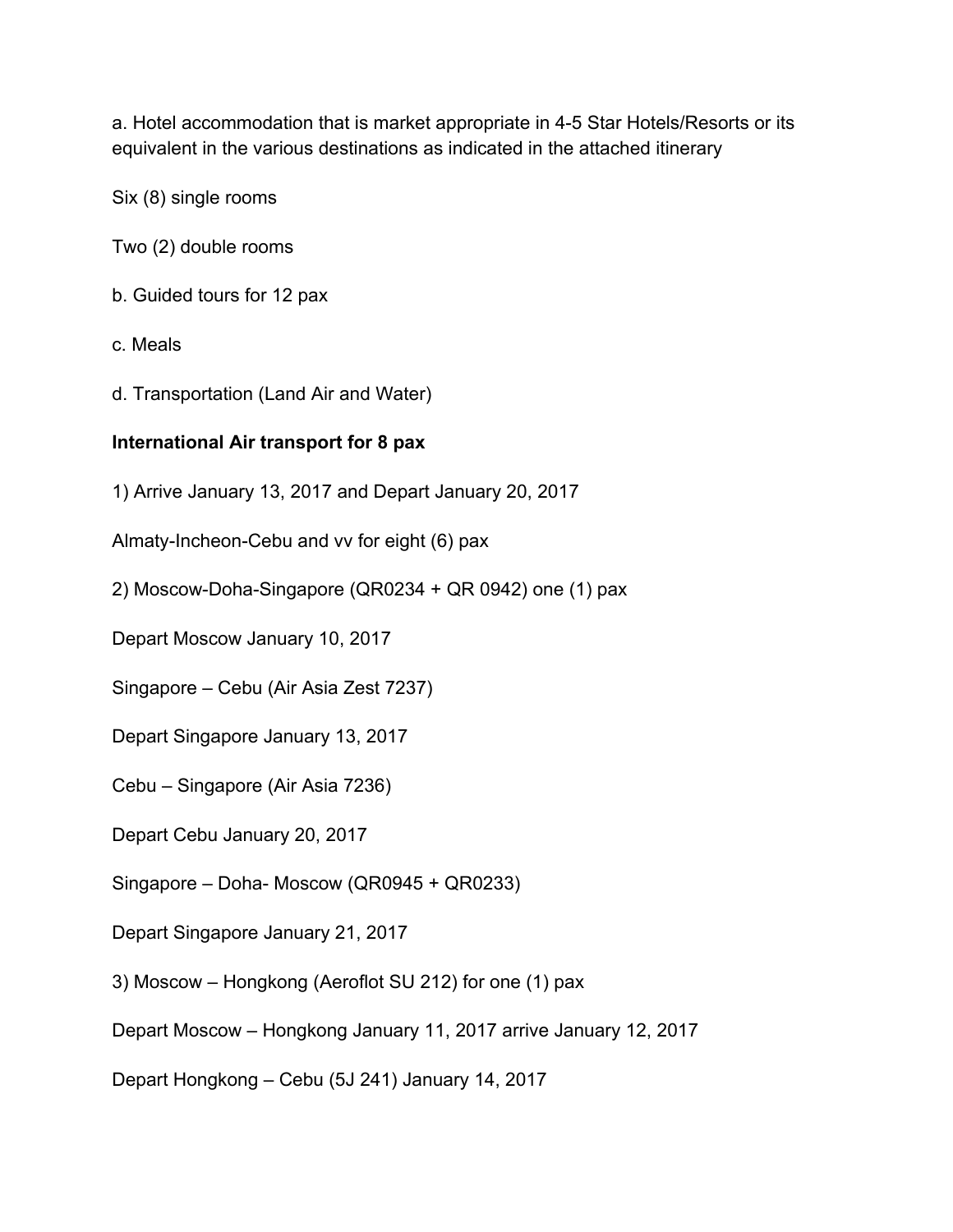Depart Cebu – Hongkong (5J ) January 20, 2017

Depart Hongkong – Moscow (Aeroflot SU 213)

4) Domestic Air Ticket for one (1) pax

Manila-Cebu-Manila January 13 – January 20, 2017

5) Transfers from Hotel to airport and vV as they arrive and depart

e. Terminal fees

f. Comprehensive travel insurance (accidents, lost of luggage etc.)

g. Daily meals

h. Services of an English or Russia-speaking guide

i. Documentation of the tour (pictures and/or video)

j. Other related activities

NOTE : Attached as ANNEX A is the itinerary and full details of the requirements

#### VI. BUDGET

Total estimated budget is PHP 1,504,000.00 or USD 30,100.00

Bidders are required to submit detailed breakdown of all package components. Prices quoted should be adjusted if able to get sponsorship/special rates. Likewise, adjustments on the cost must also be made in the event that there is a decrease in the number of participants and change of program or activities in the itinerary.

Bids should be submitted on or before 26 December 26, 2016.

The winning bid shall be determined based on the proposal with the most advantageous financial cost, appropriate product and service quality, and provided that the amount of the bid does not exceed the total budget of the project.

VII. CONTACT PERSON